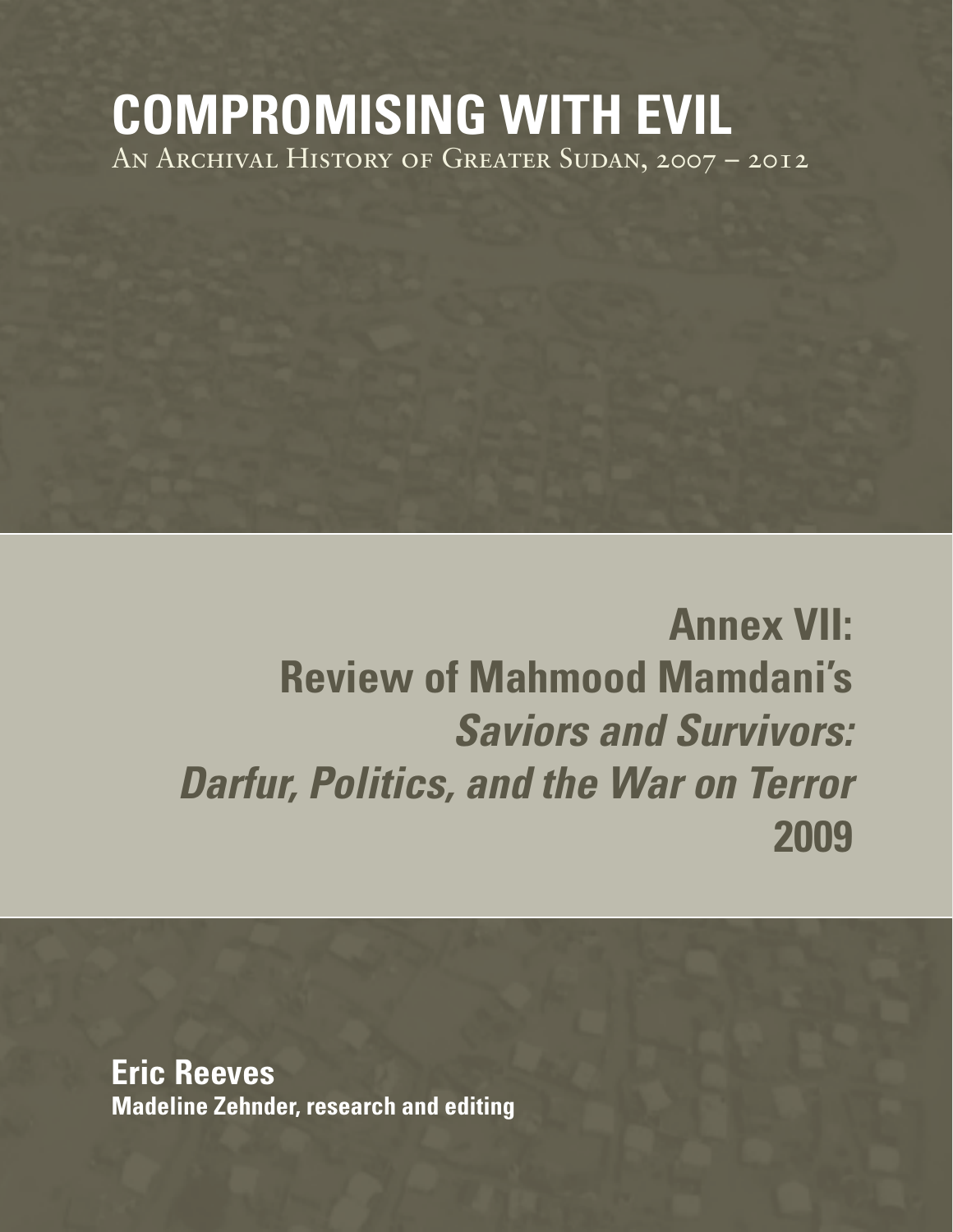## Preface

In a disturbing development that began in 2005-06, a backlash has grown against American-led advocacy efforts on the part of Darfur. To be sure, much of the American and other international advocacy campaigning at the time was excessively simplistic and seemed more intent on "consciousness raising" than informed, politically astute pressure on international actors of consequence, especially the Bush administration. As part of this backlash, several variously motivated re-writings of Darfur genocide's early years appeared. Some of this "re-writing" grew out of the reflexive leftist rejection of the idea that American advocacy on a broad scale could get something right, although such advocacy did fail in the case of Darfur. The example of South Africa, however, seemed to make no difference to this assessment.

Other "re-writing" was more subtle and sometimes entailed a denial or disowning by influential writers of their statements about genocide in Darfur as a means of distancing themselves from the rabble of grass-roots advocacy. In an August 2004 commentary in the *London Review of Books*, Sudan researcher Alex de Waal declared of the Darfur genocide—I believe quite eloquently and accurately—that:

This is not the genocidal campaign of a government at the height of its ideological hubris, as the 1992 *jihad* against the Nuba Mountains was, or coldly determined to secure natural resources, as when it sought to clear the oilfields of southern Sudan of their troublesome inhabitants. This is the routine cruelty of a security cabal, its humanity withered by years in power: it is genocide by force of habit.

I have cited de Waal's brilliant synoptic history a number of times, but must also acknowledge that de Waal now says he no longer believes that what occurred in Darfur amounts to genocide—without satisfactorily accounting for his changed view. Currently, he serves as an advisor to the African Union, a role in which it would certainly be inconvenient to argue that genocide has occurred in Darfur given the AU view of these matters. The Obama administration has, at various moments, also attempted to revise its account of Darfur's realities for diplomatic purposes.

By far the most ambitious effort to re-write Darfur's narrative is Mahmood Mamdani's *Saviors and Survivors: Darfur, Politics, and the War on Terror*. I was offered an expansive review opportunity by the editors of *Dissent Magazine* in the print edition of Fall 2009, and seized that opportunity with alacrity.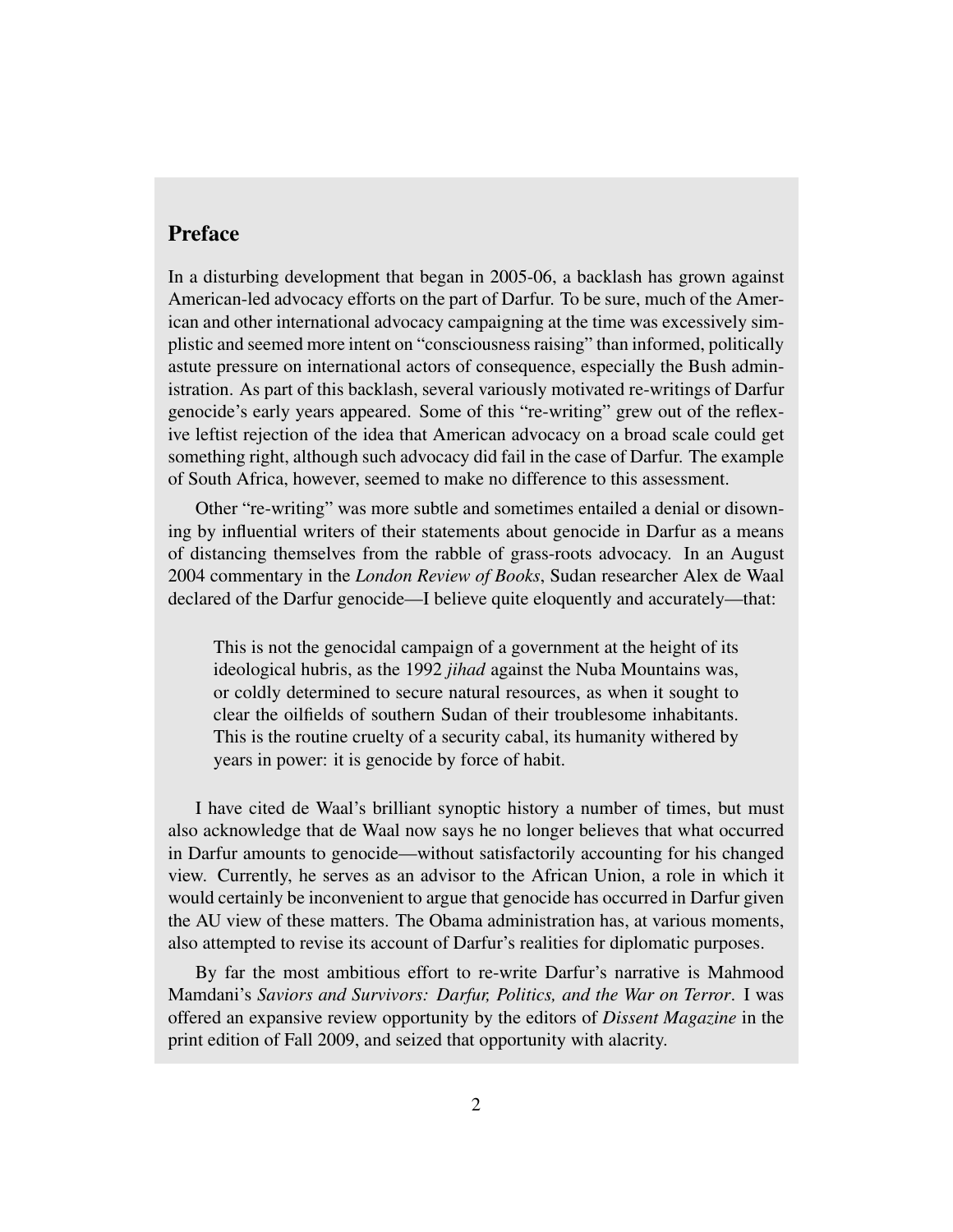## "Getting Sudan Wrong," Review of Mahmood Mamdani's *Saviors and Survivors: Darfur, Politics, and the War on Terror*, *Dissent Magazine*, Volume 56, Number 4 (Fall 2009)

The Darfur genocide has the perverse distinction of being the longest and most fully chronicled genocide of the last century. Our contemporaneous knowledge of what happened and what is happening comes from dozens of comprehensive human rights reports dating from 2003 and earlier, accounts from international humanitarian organizations, and detailed research by policy and advocacy groups such at the International Crisis Group and Refugees International. And there is extraordinary congruence in the accounts. Although some, such as Human Rights Watch, have found it difficult to come to consensus on the question of "genocidal intent," there is broad agreement about the ethnically targeted nature of the crimes and the role of the Khartoum regime in orchestrating the deaths of hundreds of thousands and the displacement of some three million Darfuris, overwhelmingly from the non-Arab, African tribal populations of the region.

To be sure, there are disagreements: over mortality levels, the designation of "genocide," and preeminently over the appropriate international policy responses. But the narrative of what has occurred is remarkably consistent, and collectively the accounts reflect thousands of interviews of Darfuris, both in Darfur and in the refugee camps of Eastern Chad, as well as countless individual reports by onthe-ground observers. The fullness, consistency, and authority of the narrative has guided many of the Darfur advocacy efforts, both in the United States and Europe.

Yet there is a growing effort in some quarters to rewrite the "Darfur narrative," an effort that entails a wholesale revision of key features of this vast catastrophe. There are corresponding efforts to excoriate the Darfur advocacy movement as a primary culprit in prolonging the crisis, to downplay the suffering and destruction that have occurred over the past seven years, and most notably to diminish the Khartoum regime's responsibility for what has occurred. The most aggressive and pernicious of these efforts is Mahmood Mamdani's *Saviors and Survivors: Darfur, Politics, and the War on Terror*. In the spirit of full disclosure, I should acknowledge that I am the target of several pages of Mamdani's account of mortality totals for the genocide, even as I would argue that this account is filled with error and incomprehension, demonstrating no familiarity with either the statistical or the demographic and epidemiological issues that I and others working on mortality totals must confront in the absence of comprehensive cluster sampling (something the Khartoum regime has long refused to allow).

But Mamdani's harshest criticism is of what he refers to as the "Save Darfur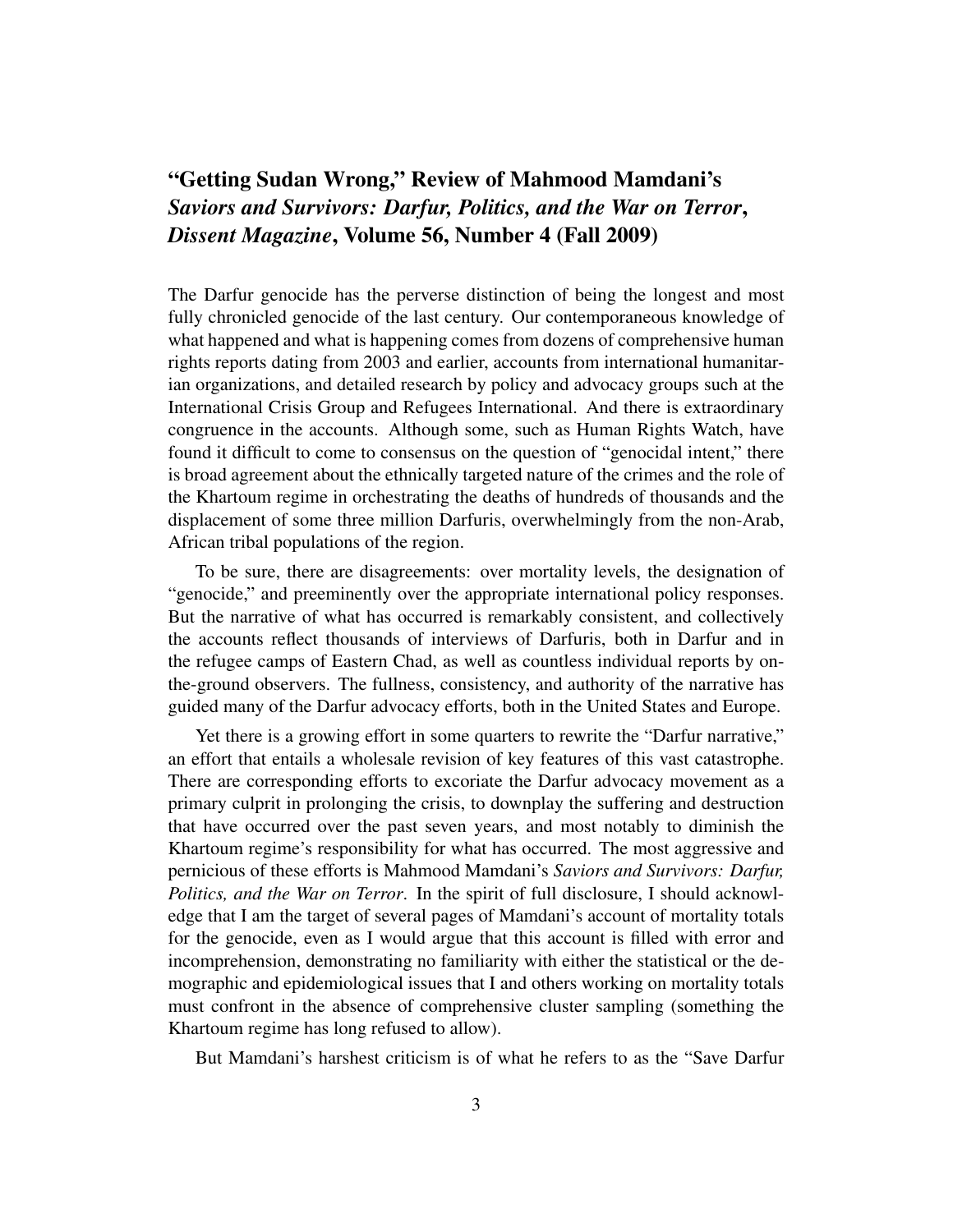movement." Because there is an organization with the name "Save Darfur Coalition" (SDC)—which indeed has a good deal to answer for—as well as a much broader American advocacy effort on behalf of Darfur that is not represented by SDC, Mamdani has an easy time conflating the two whenever he finds it convenient. There are also moments in which his reference is simply ambiguous, as in his extraordinary suggestion that Darfur advocacy is complicit in the "War on Terror":

Only those possessed of disproportionate power can afford to assume that knowing is irrelevant, thereby caring little about the consequences of their actions. Not only is this mind-set the driving force behind the War on Terror, it also provides the self-indulgent motto of the human rights interventionist recruited into the ranks of the terror warriors. This feel-good imperative can be summed up as follows: as long as I feel good, nothing else matters. It is this shared mindset that has turned the movement to Save Darfur into the humanitarian face of the War on Terror. [page 6]

The suggestion that the various individuals and organizations that have called for humanitarian intervention in Darfur are ignorant, "feel-good" recruits is simply astonishing. Amnesty International, Human Rights Watch, Physicians for Human Rights, Human Rights First, Refugees International, and the International Crisis Group—all these are strong advocates of robust protective action on the ground in Darfur. And these are some of the most deeply informed and principled organizations in the world. How can they all be so wrong? Mamdani's answer comes in a single phrase: "historical ignorance." These groups—as well as many genocide scholars, specialists in international relations and military affairs, and even students of Sudan—simply don't know their Darfur history and have been seduced into accepting a series of propositions that Mamdani presumes to demonstrate are in error. But the problems with Mamdani's own history of Darfur are so serious, his research so dependent on secondary sources, his methods so obviously and tendentiously selective, that in the end he provides not so much an account of the origins of the Darfur conflict as a highly ideological version of this conflict—a version with gaping holes, consistent overstatement, and scandalous errors of fact. Most dismayingly, he fails fundamentally to come to terms with the role of the National Islamic Front/National Congress Party (NIF/NCP) regime in Darfur's destruction.

Indeed, at one moment in his concluding discussion of international justice and the War on Terror, he refers to "[Omar al-] Bashir's own little war on terror in Darfur in 2003-4." It is impossible to judge the tone of this extraordinary phrase, although its context suggests that Mamdani is arguing that only Western interference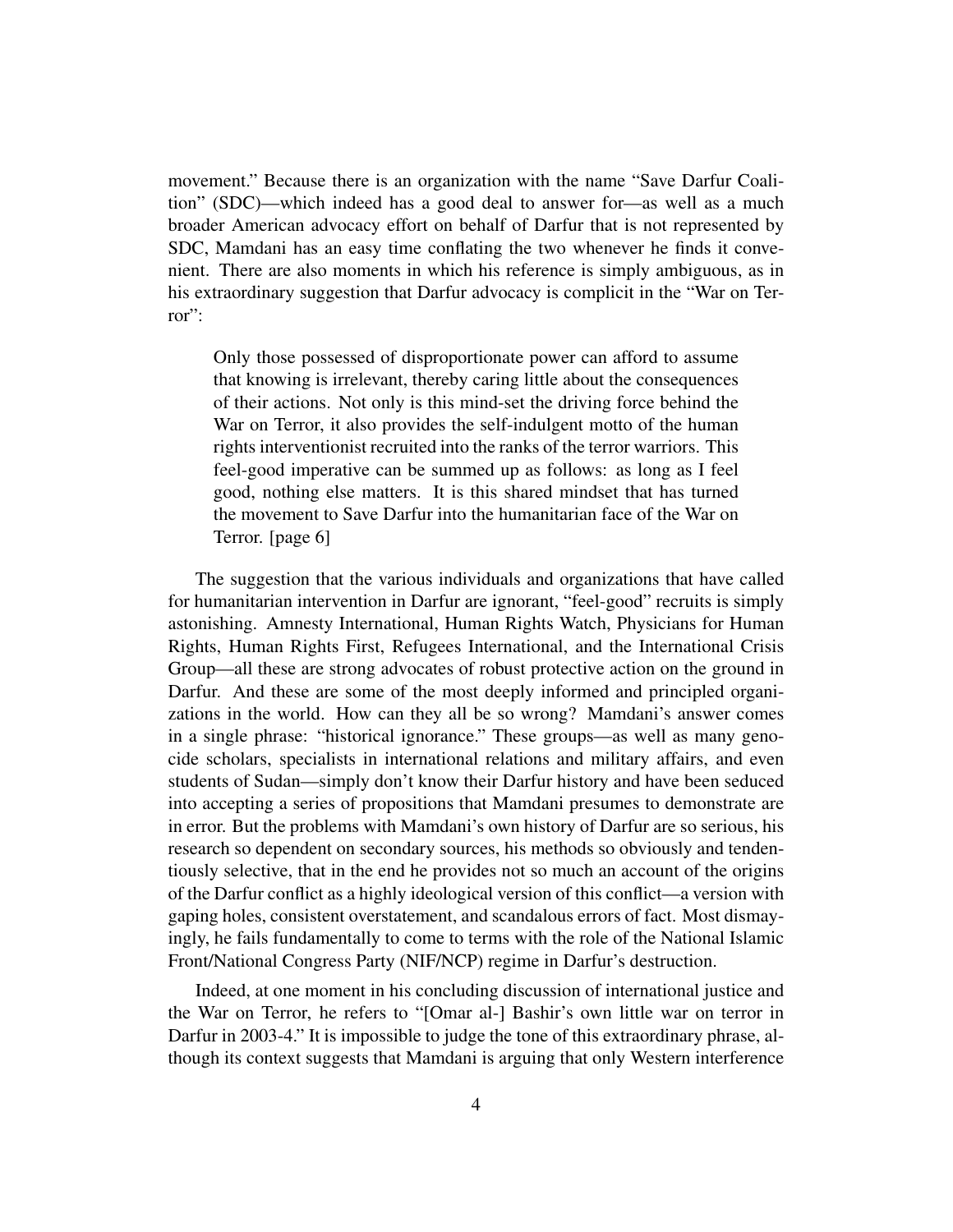has made Darfur more than a "little" conflict. No matter that there are solid statistical and epidemiological grounds for believing that hundreds of thousands of people died during this time period alone, and that the destruction of 80 percent to 90 percent of all African villages has now uprooted millions, leaving them precariously dependent on an international humanitarian operation that was brutally curtailed by the Khartoum regime in March 2009. Few of these displaced people have any confidence that they will be returning to their lands in the foreseeable future, and Darfuris regularly tell me that despair is growing in the Internally Displaced Persons (IDP) camps and the refugee camps in Eastern Chad. A search of Mamdani's index for humanitarian and human rights reports predictably yields virtually nothing. Physicians for Human Rights doesn't make an appearance, even as its 2006 study ("Darfur: Assault on Survival") remains our best and most detailed account of the genocidal character of destruction in Darfur. Despite the overwhelming responsibility of the NIF/NCP regime, Mamdani chooses to minimize its role in this ghastly story.

To all of which Mamdani may reply that this wasn't his purpose: he isn't trying to characterize the suffering of Darfuris or give an account of humanitarian efforts. His purpose, announced decisively in his introduction, is to declare that Darfur is not the site of genocide, that the fighting is local in character, and to the extent that tribal and ethnic identities have defined the fighting, this is largely a result of British colonial administration. His two major claims are first, that the postcolonial conflicts in Darfur are best understood as the consequence of colonialism and second, that these conflicts long predate the nonexistent genocide. It is impossible in the compass of this review to rehearse the vast number of errors—some of very considerable significance—in the history Mamdani has fashioned from the large number of secondary works he has apparently read (there is no evidence of significant reading in primary sources). Fortunately, two of the preeminent historians of Darfur—Sean O'Fahey and Martin Daly—have weighed in with a catalog of these errors in an ongoing Web site review that offers a range of assessments of Saviors and Survivors, "Making Sense of Darfur."[1](#page-9-0)

<span id="page-4-0"></span>Consider now his two major claims, both of which, I shall argue, are demonstrably false. The first is colonial "retribalization"—what Mamdani argues was the British effort to re-introduce tribal and ethnic identity as a means of ensuring the effectiveness of "native administration." Whatever the British may have done in the South and elsewhere in Sudan, such "retribalization" was not the case in Darfur. As O'Fahey notes, the British "simply tinkered with the boundaries they had inherited from the sultanate." The instrument of "retribalization," according to Mamdani, was the hakura system of land tenure. He fails to realize that the hakura system was not co-extensive with the Darfur sultanate itself, but only with parts of it. This un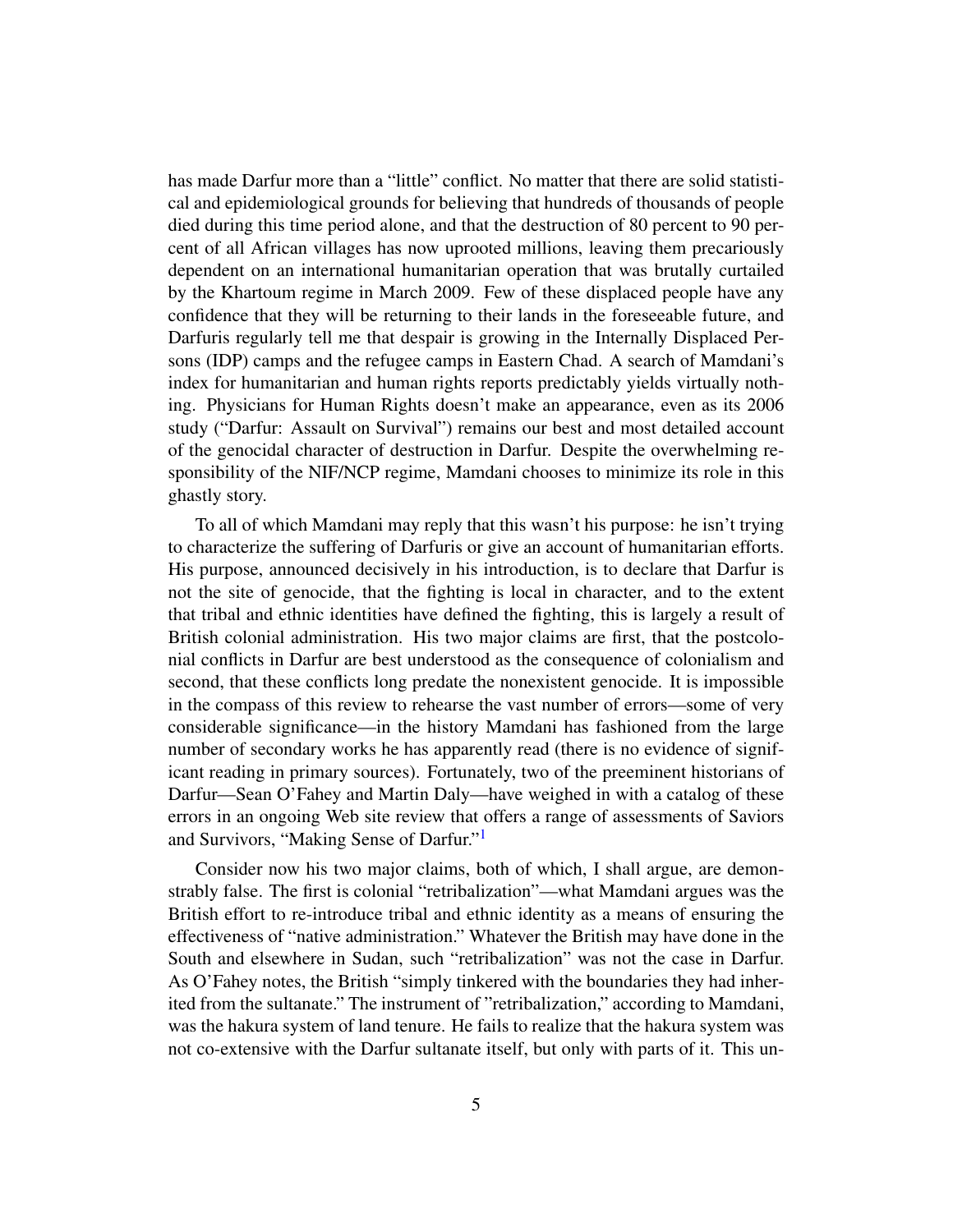dermines the claim that the sultan's ethnically ecumenical use of the hakura was a means of breaking down tribalism throughout Darfur. Hence his corollary argument that the British "retribalized" Darfur during British colonial rule makes no sense: he is wrong about differences in the awards to Arab cattle nomads (Baggara) in the south of Darfur and those to Arab camel nomads (Abbala) in the north; and he is wrong about any broader ethnic redefinition of Darfur. As O'Fahey bluntly states, "What the hakura or estate system meant in ethnic terms is almost impossible to decipher from the [primary historical] documents." Mamdani clearly has not read these documents.

Second, Mamdani's claim that the ethnic violence that emerged so intensely in the 1980s was a result of British colonial rule is a radical misreading of what happened in Darfur. Certainly, the spread of the Sahara southward through the Sahel and periods of drought in Darfur significantly increased the potential for conflict, and the war between the Fur and Arab groups (1987-89) may be a useful starting point for discussions of the nature of the genocidal conflict that began in 2003 (or perhaps earlier if we look at the destruction the non-Arab Massalit people endured from 1995-99). But to say that ethnic tensions, and the growing insistence on ethnic self-identity, increased from the 1980s onward does not begin to explain the realities we confront today. Ethnic rivalry and environmental degradation were perhaps necessary but they were not sufficient causes.

Notably, Mamdani pays almost no attention to non-Arab or African grievances against the National Islamic Front/National Congress Party regime, which came to power by military coup in 1989. He barely mentions the 1994 administrative division of Darfur into three states—a means of denying the Fur (the largest ethnic group in Darfur) a political majority in any of the new divisions. There is no mention of Khartoum's increasingly asymmetrical disarming of African village protection forces or the collapse of the justice system for those with grievances against regime-sanctioned Arab militia violence. And of course all in Darfur suffered from acute political and economic marginalization as the NIF/NCP increased its stranglehold on national wealth and power.

Mamdani's thesis about the re-introduction of ethnic tensions as a result of British policies is, as O'Fahey suggests, "absurd." But beyond this, it is morally irrelevant to the clear ethnic targeting of African tribal groups by the Janjaweed militia, working in close coordination with Khartoum's regular military forces. Here our most important sources are human rights reports, in particular Human Rights Watch's (HRW) "Entrenching Impunity: Government Responsibility for International Crimes in Darfur" (December 2005). No honest reader can escape the conclusion of this painstakingly detailed and authoritative account: "There is irrefutable evidence of a Sudanese government policy of systematic support for, co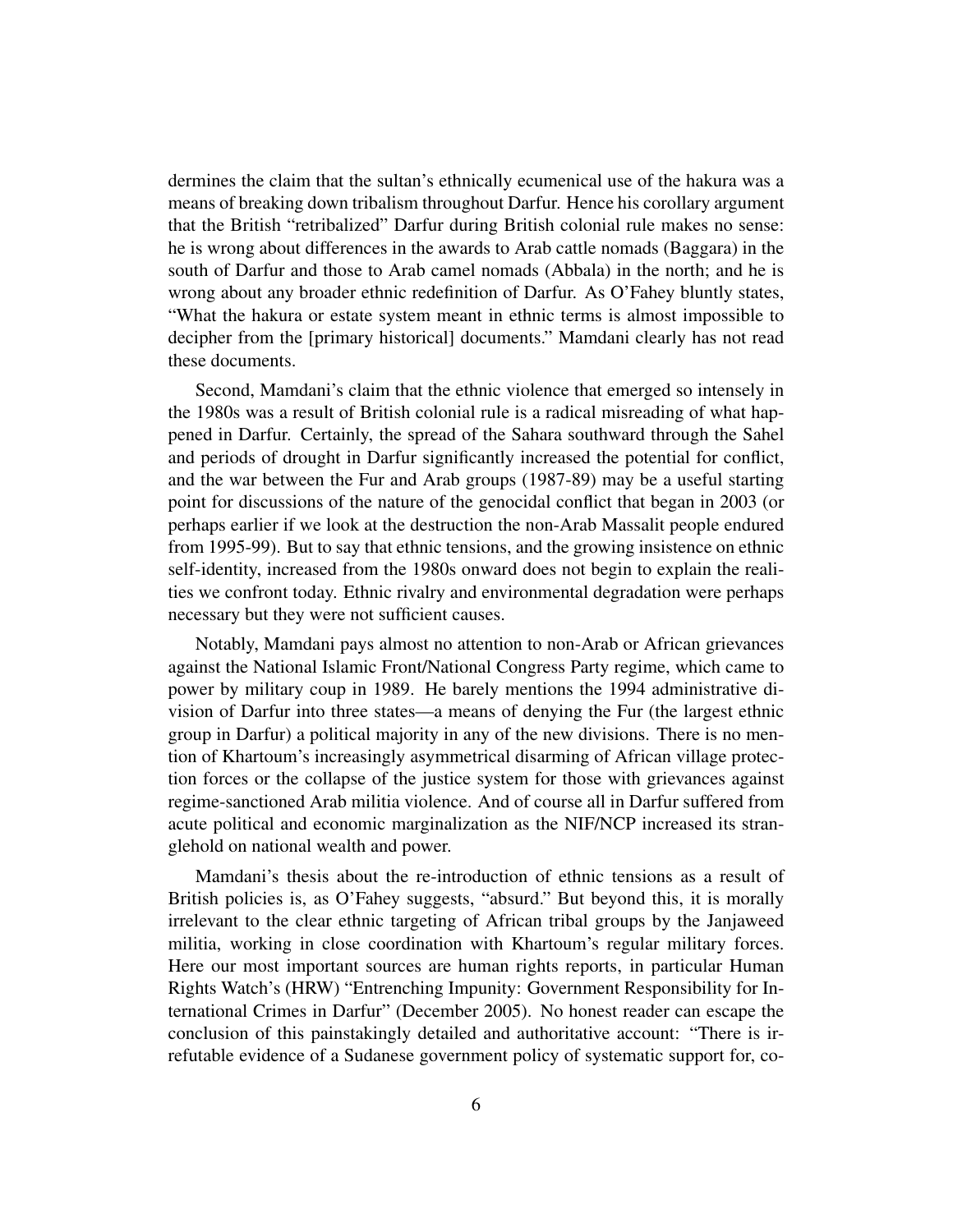ordination of, and impunity from prosecution granted to the 'Janjaweed militias,' a policy that continues to this day."

In turn, the actions of the Janjaweed are all too well documented: the vicious and brutally destructive attacks on the villages of the Fur, Massalit, and Zaghawa perceived as the primary civilian base of support for the two rebel groups that had scored significant military victories in the first half of 2003. Mamdani has virtually nothing to say about this "little" war of terror against civilians. Although he provides a long and wide-ranging account of the origins of the term "Janjaweed" going back to the 1970s—an overview of the complex politics and military developments involving Chad, Libya, Khartoum, and Darfur, as well as the distinctions among various Arab groups—he offers virtually nothing that has not already been more perspicuously and objectively rendered by others (especially in the superb reports from the Small Arms Survey [Geneva] on Darfur and Eastern Chad).

In his blunt, unqualified dismissal of genocide in Darfur, Mamdani is obliged to exclude a wide range of evidence, and he does so without compunction or apology. He never mentions, for example, the destruction of African villages with no military presence, even as adjacent Arab villages only a few hundred yards away were spared; he is not interested in the insistent, repeated, hate-filled use of racial epithets, especially during the gang-raping of African women and girls (often in front of their families); and he has nothing to say about the comprehensiveness with which African villages and livelihoods have been destroyed (the burning of food- and seed-stocks and agricultural implements; the looting of livestock; the cutting down of mature fruit trees; the poisoning of wells with human and animal corpses). There is only silence about mass executions of African men and boys by the regime's forces—for example, the notorious massacre of some 150 Fur males in one location in the Wadi Saleh area of West Darfur, reported by both Amnesty International and Human Rights Watch in spring 2004.

Documentary evidence is excluded as well: Mamdani dismisses the "Arab Gathering" that emerged publicly in the 1980s; it is, for him, anything but the ominous ideological tool that many believe it to be. But Alex de Waal and Julie Flint, in *Darfur: A Short History of a Long War*, offer a more substantive assessment:

<span id="page-6-0"></span>[The] ultimate objective [of the Arab Gathering] in Darfur is spelled out in an August 2004 directive from [Janjaweed chief Musa] Hilal's headquarters. "Change the demography of Darfur and empty it of African tribes." Confirming the control of [Khartoum's] Military Intelligence over the Darfur file, the directive is addressed to no fewer than three intelligence services.<sup>[2](#page-9-1)</sup>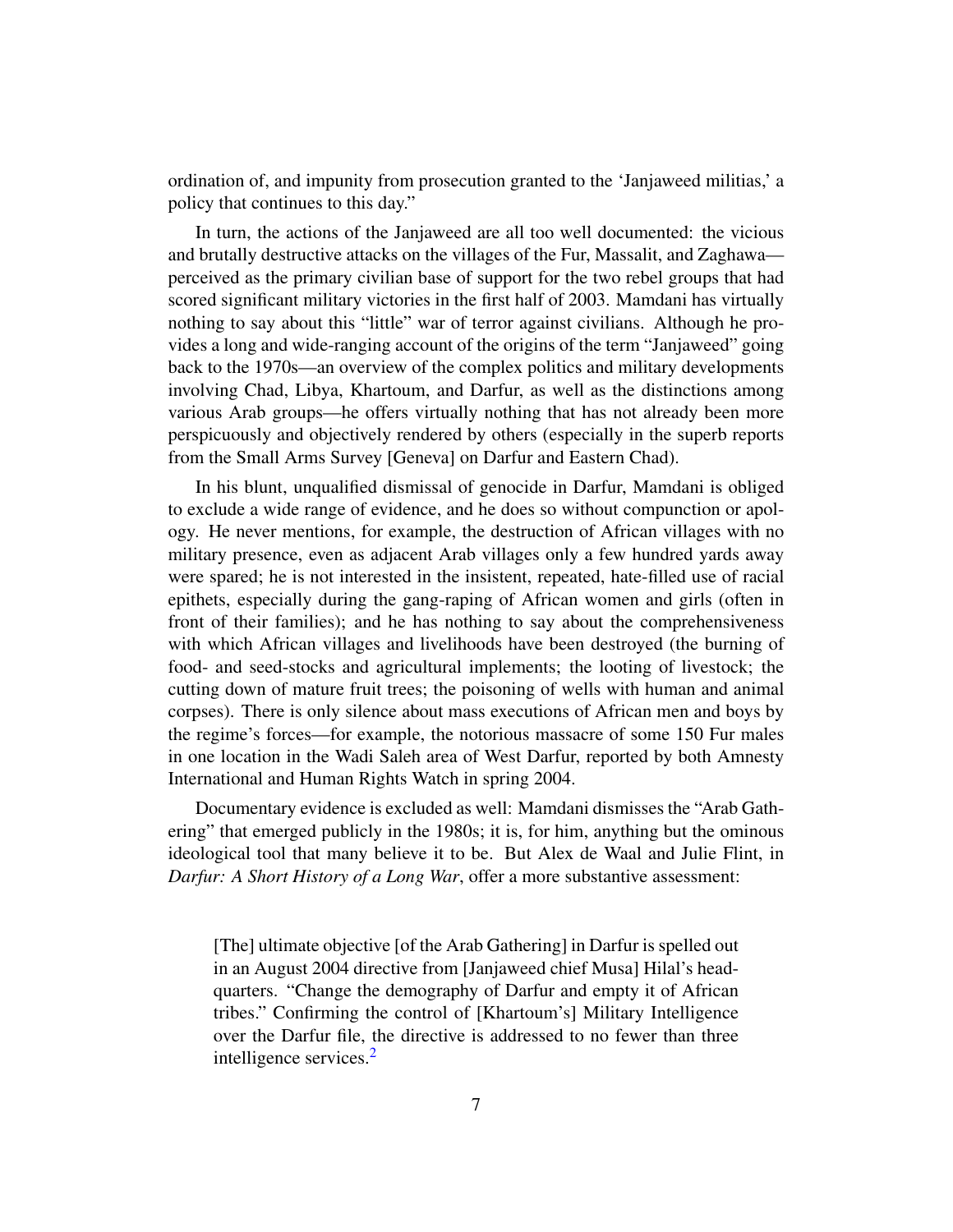What we see today in Darfur is the terrible success of this "changed demography." Half the total prewar population of the region has been displaced into camps or is dead. And while many Arab groups, even those that attempted to stay out of the conflict, have suffered grievously, the victims are overwhelmingly African two-thirds of Darfur's population. It is necessary to say again: the numbers bear no comparison to the Fur/Arab war of the late 1980s that Mamdani repeatedly invokes as the start of the present conflict.

And yet despite all this, despite the evidence that he must know about—even if he refuses to cite it—Mamdani offers only the most condescending description of American advocacy efforts attempting to halt Darfur's ethnically targeted violence. In truth, these efforts have given the events in this exceedingly remote region a visibility and urgency that has—in the form of sustained humanitarian assistance likely saved hundreds of thousands of lives. Mamdani explains the efforts this way:

One needs to appreciate that Iraq makes some Americans feel responsible and guilty, just as it compels other Americans to come to terms with the limits of American power. Darfur, in contrast, is an act not of responsibility but of philanthropy. Unlike Iraq, Darfur is a place for which Americans do not need to feel responsible but choose to take responsibility. Darfur appeals to Americans who hate to pay taxes but love to donate to charities. For Americans tired of Iraq, Darfur is a place of refuge. It is a surrogate shelter. It is a cause about which they can feel good. [page 60]

Despite the reading and research that went into the writing of *Saviors and Survivors*, it becomes clear in passages like this that Darfur is really a secondary issue for Mamdani. His last chapter—"Responsibility to Protect or Right to Punish?" offers us a view of his larger target. For Mamdani, it has always been wrong to advocate forceful intervention in Darfur—but his aim is to universalize this argument:

Humanitarian intervention does not need to abide by the law. Indeed, its defining characteristic is that it is beyond the law. It is this feature that makes humanitarian intervention the twin of the War on Terror. [page 274]

It would be helpful if Mamdani gave some evidence of understanding or even trying to understand the impressive thinking and the scholarly work of the last few decades about the "responsibility to protect" and "just war" theory. But there is no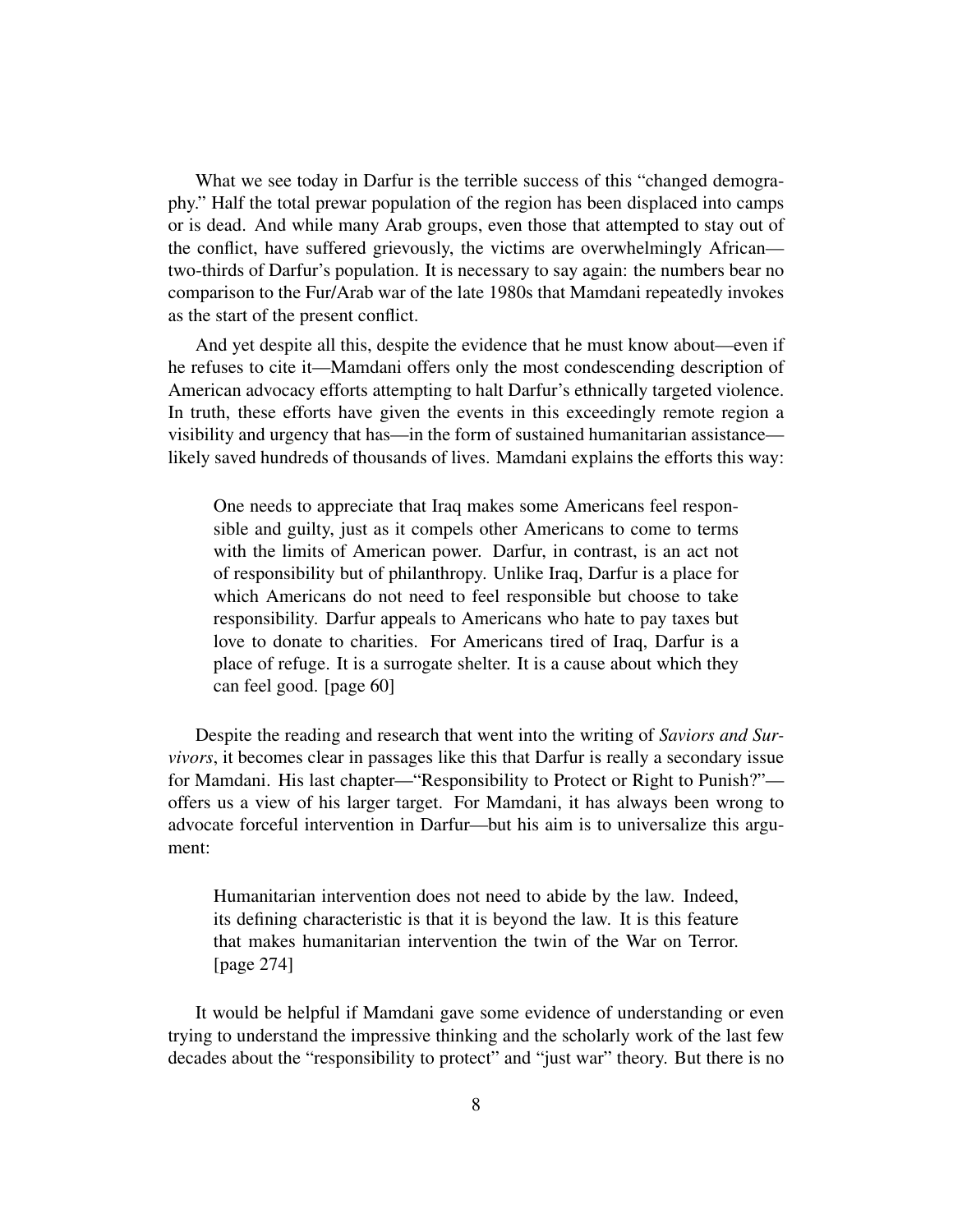such evidence. National sovereignty trumps human rights, according to Mamdani, because the "international humanitarian order" comes at the expense of "citizenship," whose rights can only be defined and extended by the state:

Today, the overwhelming tendency is for the language of rights to enable power. The result is to subvert its very purpose, to put it at the service of a wholly different agenda. [page 282]

Iraq is, of course, Mamdani's recurring example of what this "different agenda" includes, and so long as "humanitarian intervention" is seen only through the lens of the American-led invasion, we are hardly likely to find many enthusiasts for it. But even Rwanda isn't for Mamdani an example of the need for urgent military action. Lt. General Roméo Dallaire, who commanded the UN force in Rwanda, argued at the time that a clear demonstration of international military will would have prevented the killing. No matter. Mamdani is more interested in American support for Paul Kagame of the Rwandan Patriotic Front: this is the "real" intervention, in the service, no doubt, of a wholly different agenda that has nothing to do with humanitarianism. It is striking that he has little to say about the earlier U.S. effort to block UN intervention, which helped ensure the deaths of hundreds of thousands. Given this skewing of interest, it is no surprise that Mamdani has only contempt for those who have argued for intervention in Darfur by invoking our failure in Rwanda.

Corresponding to his wholesale opposition to humanitarian intervention is Mamdani's disdain for the International Criminal Court (ICC) and its ideals. Detaching "war crimes from the underlying political reality," he writes, "has turned justice [as represented by the ICC] into a regime for settling scores." Indeed, Mamdani's final statement is his real argument, his largest claim about both Darfur and Western ambitions for international justice: "In its present form, the call for justice is really a slogan that masks a big power agenda to recolonize Africa."

There could be no greater disparity between what Darfuris insistently tell me about their desperate desire for justice and what Mamdani argues here. So, too, with the characterization of ethnically-targeted violence: "genocide" is a term that he rejects. But genocide is the virtually unanimous conclusion of African Darfuris. Mamdani purports to speak for Africans, purports to speak even for the people of Darfur, if they only knew their own history better. *Saviors and Survivors* is a display of arrogance, tendentiousness, and error that may prove impossible to surpass in any future account of Darfur.